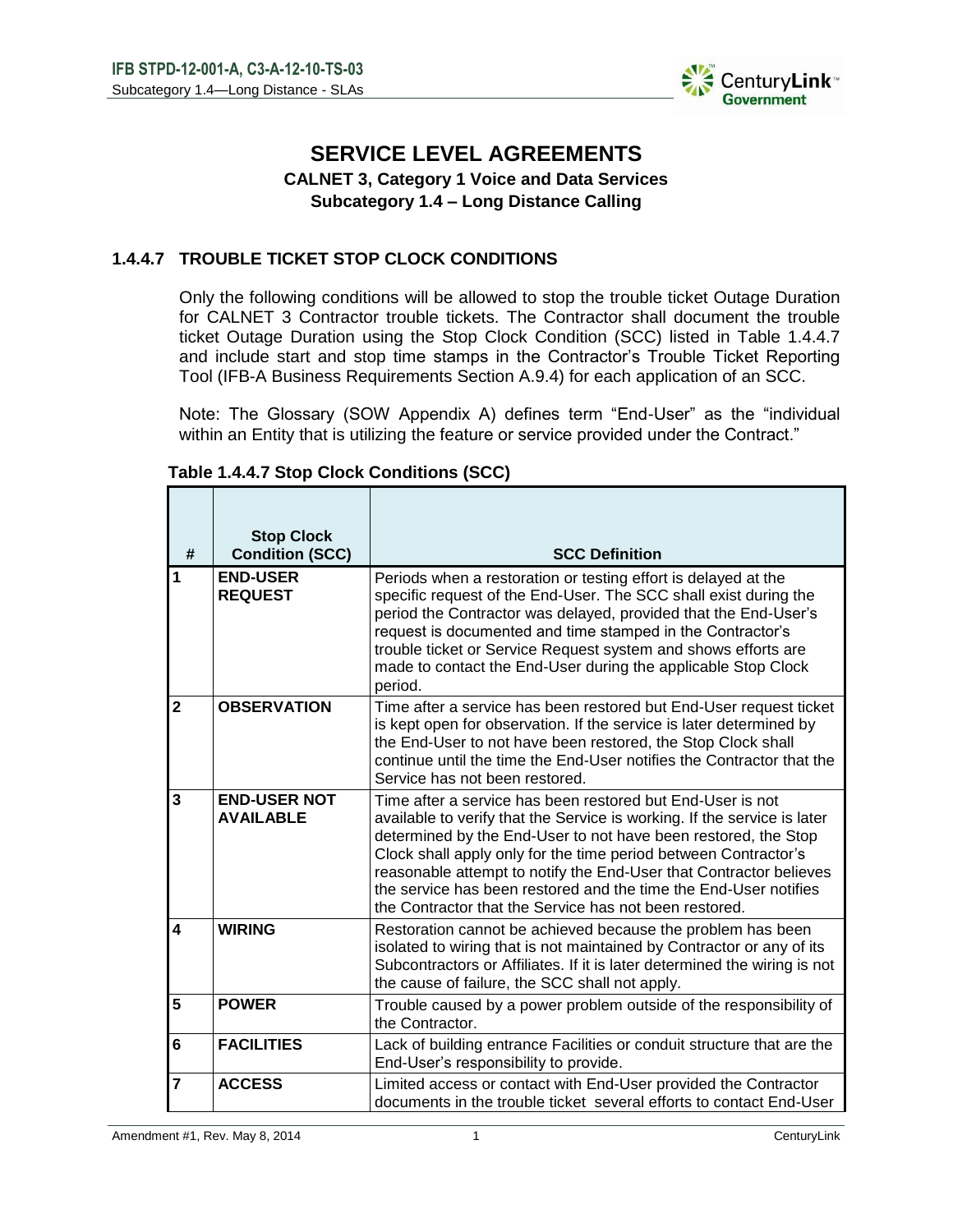

|    | <b>Stop Clock</b>      |                                                                                                                                                                                                                                                                                                                                                                                                                                                                                                              |
|----|------------------------|--------------------------------------------------------------------------------------------------------------------------------------------------------------------------------------------------------------------------------------------------------------------------------------------------------------------------------------------------------------------------------------------------------------------------------------------------------------------------------------------------------------|
| #  | <b>Condition (SCC)</b> | <b>SCC Definition</b>                                                                                                                                                                                                                                                                                                                                                                                                                                                                                        |
|    |                        | for the following:<br>Access necessary to correct the problem is not available<br>а.<br>because access has not been arranged by site contact or End-<br>User representative;                                                                                                                                                                                                                                                                                                                                 |
|    |                        | Site contact refuses access to technician who displays proper<br>b.<br>identification;                                                                                                                                                                                                                                                                                                                                                                                                                       |
|    |                        | Customer provides incorrect site contact information which<br>c.<br>prevents access, provided that Contractor takes reasonable<br>steps to notify End-User of the improper contact information<br>and takes reasonable steps to obtain the correct information;<br>or,                                                                                                                                                                                                                                       |
|    |                        | Site has limited hours of business that directly impacts the<br>d.<br>Contractor's ability to resolve the problem.                                                                                                                                                                                                                                                                                                                                                                                           |
|    |                        | If it is determined later that the cause of the problem was not at<br>the site in question, then the Access SCC shall not apply.                                                                                                                                                                                                                                                                                                                                                                             |
| 8  | <b>STAFF</b>           | Any problem or delay to the extent caused by End-User's staff that<br>prevents or delays Contractor's resolution of the problem. In such<br>event, Contractor shall make a timely request to End-User staff to<br>correct the problem or delay and document in trouble ticket.                                                                                                                                                                                                                               |
| 9  | <b>APPLICATION</b>     | End-User software applications that interfere with repair of the<br>trouble.                                                                                                                                                                                                                                                                                                                                                                                                                                 |
| 10 | <b>CPE</b>             | Repair/replacement of Customer Provided Equipment (CPE) not<br>provided by Contractor if the problem has been isolated to the<br>CPE. If determined later that the CPE was not the cause of the<br>service outage, the CPE SCC will not apply.                                                                                                                                                                                                                                                               |
| 11 | <b>NO RESPONSE</b>     | Failure of the trouble ticket originator or responsible End-User to<br>return a call from Contractor's technician for on-line close-out of<br>trouble tickets after the Service has been restored as long as<br>Contractor can provide documentation in the trouble ticket<br>substantiating the communication from Contractor's technician.                                                                                                                                                                 |
| 12 | <b>MAINTENANCE</b>     | An outage directly related to any properly performed scheduled<br>maintenance or upgrade scheduled for CALNET 3 service. Any<br>such stop clock condition shall not extend beyond the scheduled<br>period of the maintenance or upgrade. SLAs shall apply for any<br>maintenance caused outage beyond the scheduled maintenance<br>period. Outages occurring during a scheduled maintenance or<br>upgrade period and not caused by the scheduled maintenance<br>shall not be subject to the Maintenance SCC. |
| 13 | <b>THIRD PARTY</b>     | Any problem or delay caused by a third party not under the control<br>of Contractor, not preventable by Contractor, including, at a<br>minimum, cable cuts not caused by the Contractor. Contractor's<br>Subcontractors and Affiliates, shall be deemed to be under the<br>control of Contractor with respect to the equipment, services, or<br>Facilities to be provided under this Contract.                                                                                                               |
| 14 | <b>FORCE MAJEURE</b>   | Force Majeure events, as defined in the PMAC General Provisions<br>- Telecomunications General Provisions - Telecommunications,<br>Section 28 (Force Majeure).                                                                                                                                                                                                                                                                                                                                               |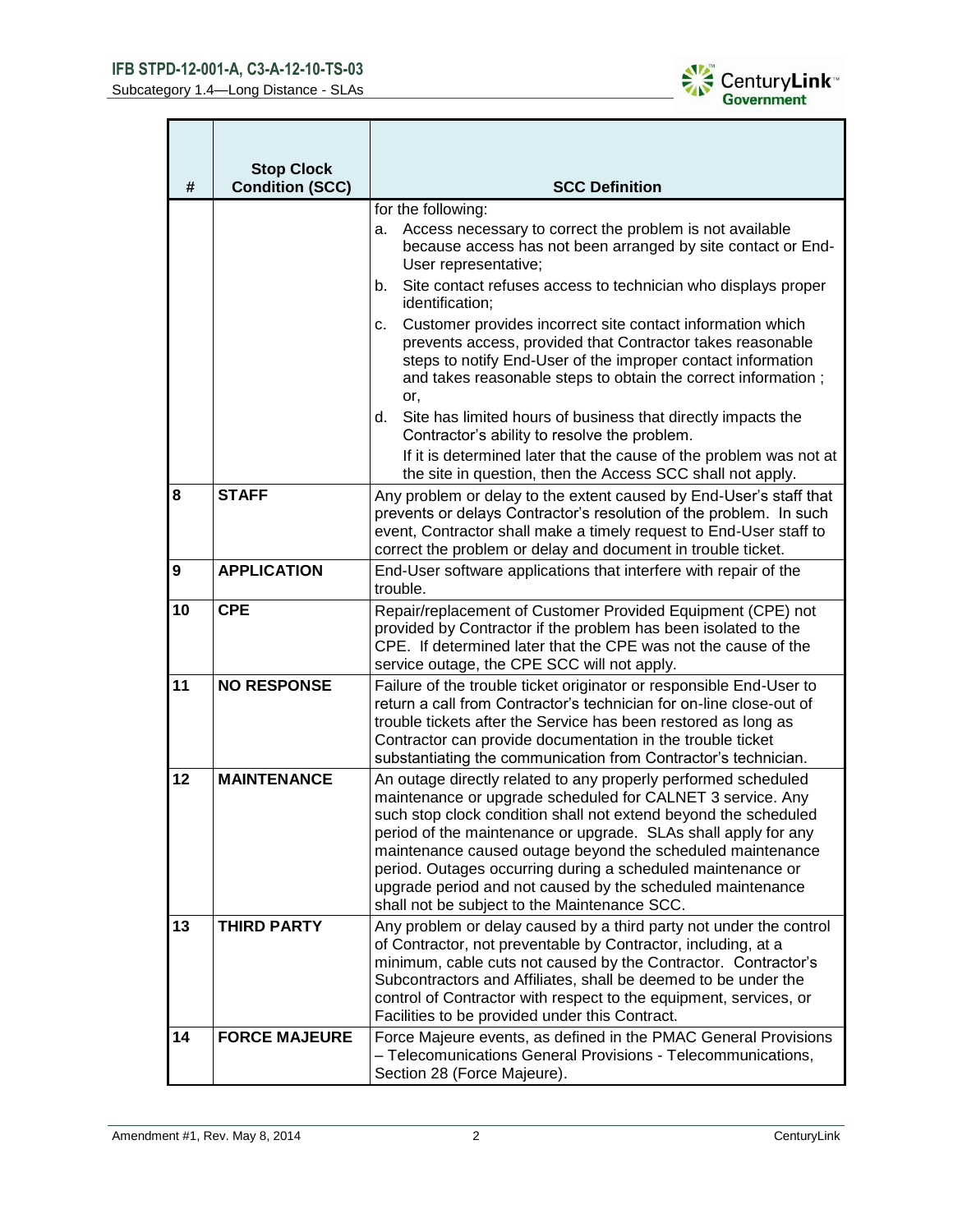

## **1.4.4.8 TECHNICAL SERVICE LEVEL AGREEMENTS**

## **1.4.4.8.1 Availability (M-S)**

**SLA Name: Availability** 

**Definition:** The percentage of time a CALNET service is fully functional and available for use each calendar month.

**Measurement Process:** The monthly Availability Percentage shall be based on the accumulative total of all Unavailable Time derived from all trouble tickets closed, for the affected Circuit ID (as defined in the Data Dictionary), per calendar month. The monthly Availability Percentage equals the Scheduled Uptime per month less Unavailable Time per month divided by Scheduled Uptime per month multiplied by 100. Scheduled Uptime is based on 24x7 x number of days in the month. All Unavailable Time applied to other SLAs, which results in a remedy, will be excluded from the monthly accumulated total.

| Service(s): |  |
|-------------|--|

Т

| <del>,,,,,,,,,,,</del><br>Long Distance<br>$\bullet$<br><b>Network Access</b><br>Transport (1.4.2.2.2)                                                                                                                                                                                                                                                                                                                                      |                                         | Objective(s):   |                     |                        |                       |                                                           |  |  |
|---------------------------------------------------------------------------------------------------------------------------------------------------------------------------------------------------------------------------------------------------------------------------------------------------------------------------------------------------------------------------------------------------------------------------------------------|-----------------------------------------|-----------------|---------------------|------------------------|-----------------------|-----------------------------------------------------------|--|--|
|                                                                                                                                                                                                                                                                                                                                                                                                                                             |                                         |                 | <b>Basic</b><br>(B) | <b>Standard</b><br>(S) | <b>Premier</b><br>(P) | Bidder's<br>Objective<br><b>Commitment</b><br>(B, S or P) |  |  |
|                                                                                                                                                                                                                                                                                                                                                                                                                                             |                                         | DS <sub>1</sub> | $\geq 99.2\%$       | $\geq 99.5\%$          | $\geq 99.8\%$         | S                                                         |  |  |
|                                                                                                                                                                                                                                                                                                                                                                                                                                             |                                         | DS <sub>3</sub> | $\geq 99.7\%$       | $\geq 99.8\%$          | $\geq 99.9\%$         | S                                                         |  |  |
|                                                                                                                                                                                                                                                                                                                                                                                                                                             |                                         | <b>ISDN PRI</b> | $\geq 99.2\%$       | $\geq 99.5\%$          | $\geq 99.8\%$         | S                                                         |  |  |
|                                                                                                                                                                                                                                                                                                                                                                                                                                             | Per Occurrence: N/A                     |                 |                     |                        |                       |                                                           |  |  |
|                                                                                                                                                                                                                                                                                                                                                                                                                                             | <b>Monthly Aggregated Measurements:</b> |                 |                     |                        |                       |                                                           |  |  |
| First month the service fails to meet the committed SLA objective shall result in a<br><b>Rights and</b><br>15 percent rebate of the TMRC.<br>Remedies<br>The second consecutive month the service fails to meet the committed SLA<br>objective shall result in a 30 percent rebate of TMRC.<br>Each additional consecutive month the service fails to meet the committed SLA<br>objective shall result in a 50 percent rebate of the TMRC. |                                         |                 |                     |                        |                       |                                                           |  |  |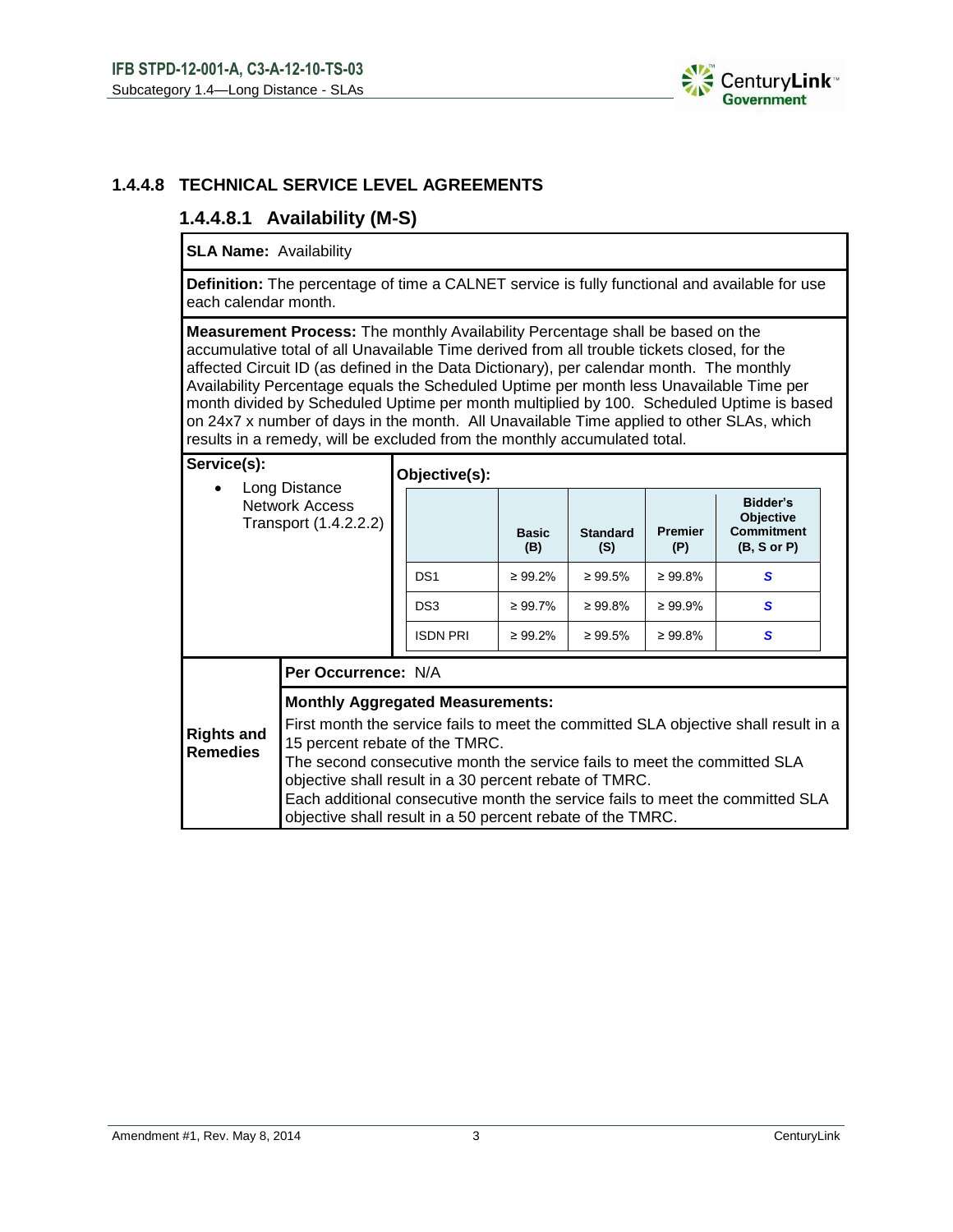

# **1.4.4.8.2 Catastrophic Outage 1 (CAT 1) (M-S)**

**SLA Name:** Catastrophic Outage 1 (CAT 1)

**Definition:** The total loss of service at a single address based on a common cause resulting in the failure of three (3) or more DS1/PRI network access circuits or one (1) DS3 network access circuit.

**Measurement Process:** The Outage Duration begins when a network alarm is received by the Contractor from an outage-causing event or the opening of a trouble ticket by a Customer, or the Contractor, whichever occurs first. The Contractor shall open a trouble ticket for each service (Circuit ID) affected by the common cause. Each End-User service is deemed out of service from the first notification until the Contractor determines the End-User service (Circuit ID) is restored, minus SCC. Any service reported by Customer as not having been restored shall have the outage time adjusted to the actual restoration time.

**Service(s):**

Long Distance Network Access Transport (1.4.2.2.2)

**Objective(s):**

The objective restoral time shall be:

|                                      |                                                                                                                                      |                                                           | <b>Basic</b><br>(B) | <b>Standard</b><br>(S)               | <b>Premier</b><br>(P) | Bidder's<br><b>Objective</b><br><b>Commitment</b><br>(B, S or P) |  |  |
|--------------------------------------|--------------------------------------------------------------------------------------------------------------------------------------|-----------------------------------------------------------|---------------------|--------------------------------------|-----------------------|------------------------------------------------------------------|--|--|
|                                      |                                                                                                                                      | Long<br>Distance<br><b>Network</b><br>Access<br>Transport | $\leq$ 3<br>hours   | $\leq$ 2 hours                       | $\leq$ 1 hour         | B                                                                |  |  |
| <b>Rights and</b><br><b>Remedies</b> | <b>Per Occurrence:</b> 100 percent of the TMRC for each End-User service not<br>meeting the committed objective for each CAT 1 fault |                                                           |                     |                                      |                       |                                                                  |  |  |
|                                      |                                                                                                                                      |                                                           |                     | Monthly Aggregated Measurements: N/A |                       |                                                                  |  |  |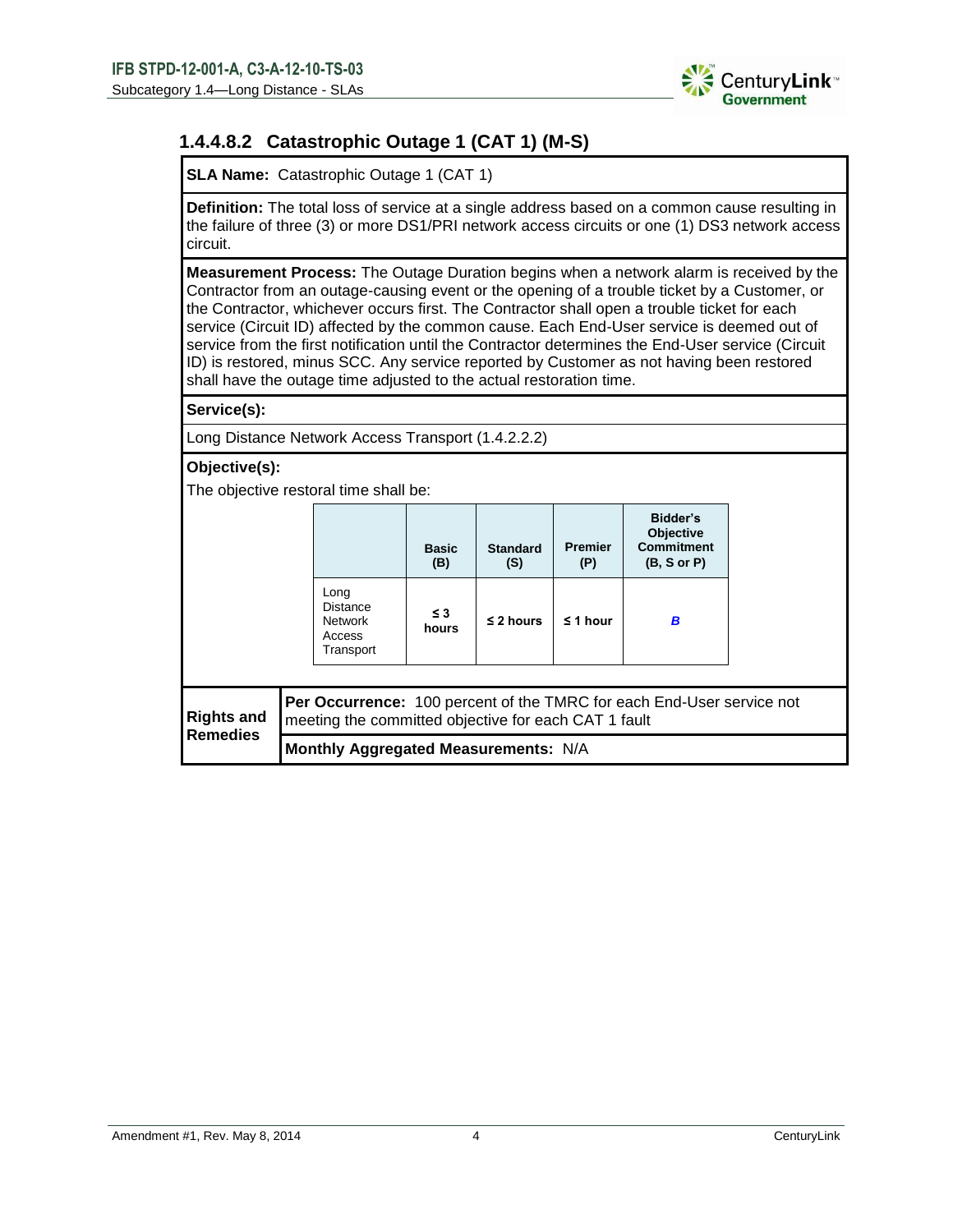

# **1.4.4.8.3 Catastrophic Outage 2 (CAT 2) (M-S)**

**SLA Name:** Catastrophic Outage 2 (CAT 2)

**Definition:** Service affecting failure of any part of the equipment in long distance provider's point of presence, other than access, that results in a CALNET 3 service failure.

**Measurement Process:** The Outage Duration begins when a network alarm is received by the Contractor from the outage-causing event or the opening of a trouble ticket by the Customer, or Contractor, whichever occurs first. Upon notification from the Customer or network alarm, the Contractor shall compile a list for each End-User service affected by the common cause for tracking and reporting of the SLA rights and remedies. Outage Duration shall be measured on a per-End-User service (Circuit ID) basis from information recorded from the network equipment/system or Customer reported trouble ticket. Each End-User service (Circuit ID) is deemed out of service from the first notification until the Contractor determines the End-User service is restored. Any End-User service reported by the End-User/Customer as not having been restored shall have the outage time adjusted to the actual restoration time.

**Service(s):**

Long Distance Network Access Transport Long Distance Network Access Transport Long Distance Domestic Calling (1.4.2.3.5)

**Objective(s):**

The objective restoral time shall be:

|                                      |                                   |                                                                                                                                                                                                   | <b>Basic</b><br>(B) | <b>Standard</b><br>(S) | <b>Premier</b><br>(P) | Bidder's<br><b>Objective</b><br><b>Commitment</b><br>(B, S or P) |  |
|--------------------------------------|-----------------------------------|---------------------------------------------------------------------------------------------------------------------------------------------------------------------------------------------------|---------------------|------------------------|-----------------------|------------------------------------------------------------------|--|
|                                      |                                   | Long Distance Network<br><b>Access Transport</b>                                                                                                                                                  | ≤ 1 hour            | $\leq 30$<br>minutes   | $\leq 15$<br>minutes  | B                                                                |  |
|                                      | Long Distance Domestic<br>Calling |                                                                                                                                                                                                   | $\leq$ 1 hour       | $\leq 30$<br>minutes   | $\leq 15$<br>minutes  | B                                                                |  |
|                                      |                                   |                                                                                                                                                                                                   |                     |                        |                       |                                                                  |  |
| <b>Rights and</b><br><b>Remedies</b> |                                   | <b>Per Occurrence:</b> 100 percent of the TMRC and ten (10) Business Days of the<br>ADUC (when applicable) for each End-User service not meeting the committed<br>objective for each CAT 2 fault. |                     |                        |                       |                                                                  |  |
|                                      |                                   |                                                                                                                                                                                                   |                     |                        |                       |                                                                  |  |

**Monthly Aggregated Measurements:** N/A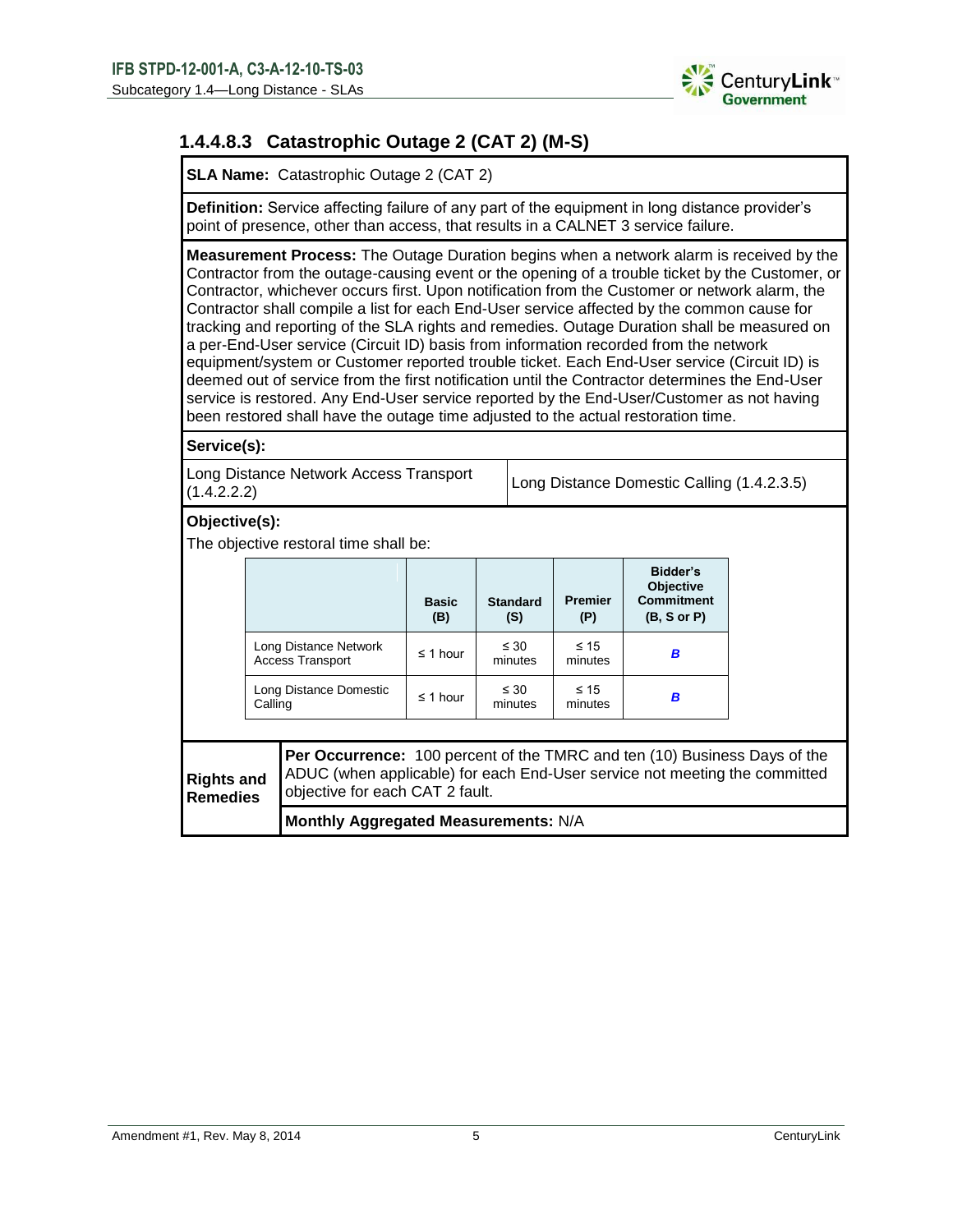

# **1.4.4.8.4 Catastrophic Outage 3 (CAT 3) (M-S)**

**SLA Name:** Catastrophic Outage 3 (CAT 3)

**Definition:** The total loss of all CALNET 3 Long Distance Network Access Transport and all Long Distance Domestic Calling in the long distance provider's point of presence , or the loss of any service type on a system wide basis.

**Measurement Process:** The Outage Duration begins when a network alarm is received by the Contractor from an outage-causing event or the opening of a trouble ticket by the Customer, or Contractor, whichever occurs first. Upon notification from the Customer or network alarm, the Contractor shall open a trouble ticket and compile a list of each End-User service (Circuit ID) affected by the common cause for tracking and reporting of the SLA rights and remedies. Outage Duration shall be measured on a per-End-User service (Circuit ID) basis from information recorded from the network switches or trouble ticket. Each End-User service (Circuit ID) is deemed out of service from the first notification until the Contractor determines End-User service is restored. Any service reported by End-User/Customer as not having been restored shall have the outage time adjusted to the actual restoration time.

**Service(s):**

Long Distance Network Access Transport Long Distance Domestic Calling (1.4.2.3.5)<br>(1.4.2.2.2)

## **Objective(s):**

The objective restoral time shall be:

|                                      |                                                                                                                                                                                            |                                                                  | <b>Basic</b><br>(B)  | <b>Standard</b><br>(S) | <b>Premier</b><br>(P) | Bidder's<br><b>Objective</b><br><b>Commitment</b><br>(B, S or P) |  |  |
|--------------------------------------|--------------------------------------------------------------------------------------------------------------------------------------------------------------------------------------------|------------------------------------------------------------------|----------------------|------------------------|-----------------------|------------------------------------------------------------------|--|--|
|                                      |                                                                                                                                                                                            | Long<br><b>Distance</b><br><b>Network</b><br>Access<br>Transport | $\leq 30$<br>minutes | N/A                    | $\leq 15$<br>minutes  | B                                                                |  |  |
|                                      |                                                                                                                                                                                            | Long<br><b>Distance</b><br>Domestic<br>Calling                   | $\leq 30$<br>minutes | N/A                    | $\leq 15$<br>minutes  | B                                                                |  |  |
| <b>Rights and</b><br><b>Remedies</b> | Per Occurrence: 100 percent of the TMRC and ten (10) Business Days of the<br>ADUC (when applicable) for each End-User service not meeting the committed<br>objective for each Cat 3 fault. |                                                                  |                      |                        |                       |                                                                  |  |  |
|                                      |                                                                                                                                                                                            | Monthly Aggregated Measurements: N/A                             |                      |                        |                       |                                                                  |  |  |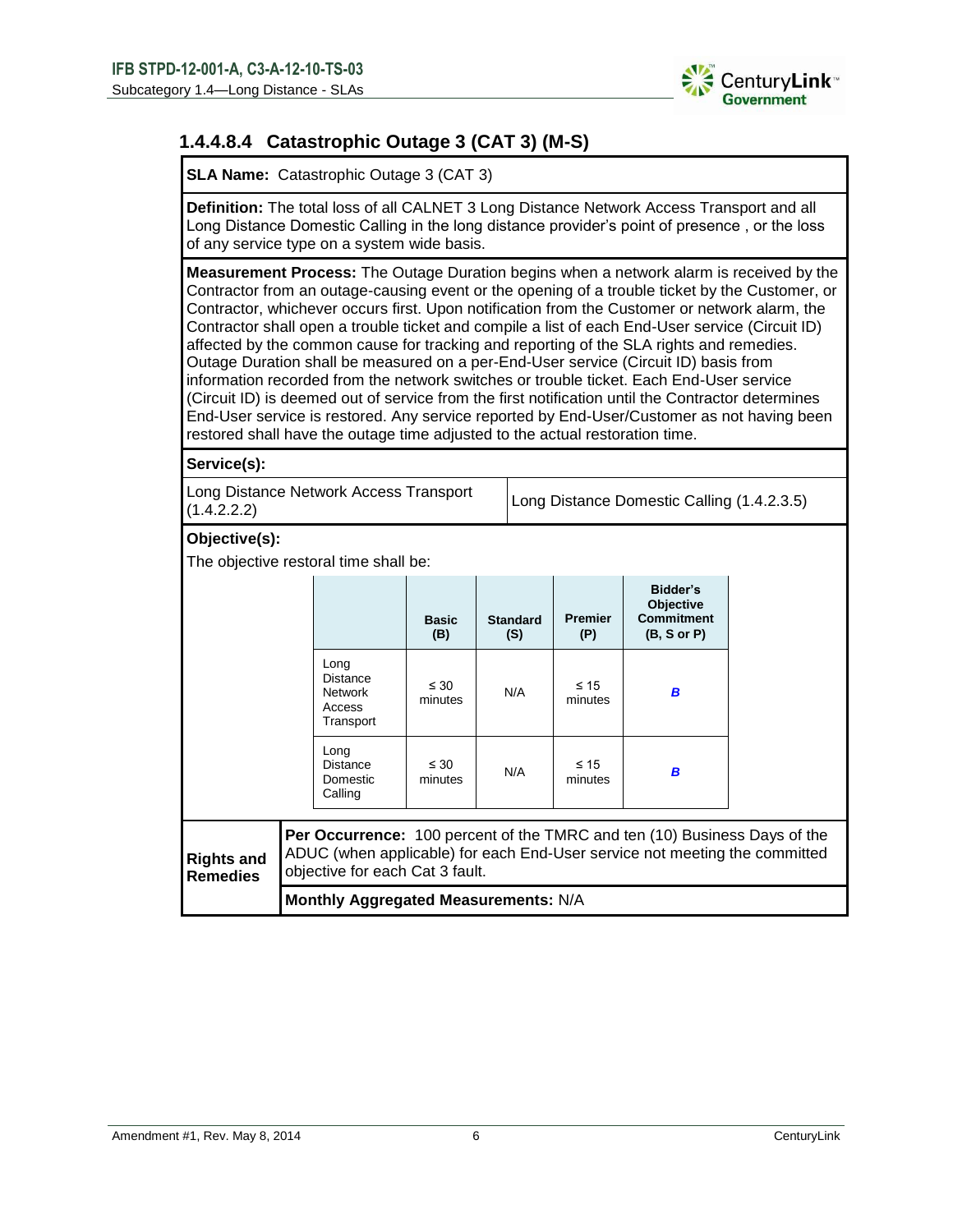

# **1.4.4.8.5 Excessive Outage (M-S)**

## **SLA Name:** Excessive Outage

**Definition:** A service failure that remains unresolved for more than the committed objective level.

**Measurement Process:** This SLA is based on trouble ticket Unavailable Time. The circuit or service is unusable during the time the trouble ticket is reported as opened until restoration of the service, minus SCC. If Customer reports a service failure as unresolved after the closure of the trouble ticket by the Contractor, the Unavailable Time shall be adjusted to the actual restoration time.

#### **Service(s):**

| Long Distance Network Access Transport<br>(1.4.2.2.2) |  |
|-------------------------------------------------------|--|
|                                                       |  |

(1.4.2.2.2) Long Distance Domestic Calling (1.4.2.3.5)

# **Objective(s):**

Audio Conferencing (1.4.2.6)

The Unavailable Time objective shall not exceed:

|                                      |         |                                                                                                                                                                                                                                                                                                                                                                           | <b>Basic</b><br>(B) | <b>Standard</b><br>(S) | <b>Premier</b><br>(P) | Bidder's<br><b>Objective</b><br><b>Commitment</b><br>(B, S or P) |  |  |  |
|--------------------------------------|---------|---------------------------------------------------------------------------------------------------------------------------------------------------------------------------------------------------------------------------------------------------------------------------------------------------------------------------------------------------------------------------|---------------------|------------------------|-----------------------|------------------------------------------------------------------|--|--|--|
|                                      |         | Long Distance Network<br><b>Access Transport</b>                                                                                                                                                                                                                                                                                                                          | 16 hours            | 12 hours               | 8 hours               | S                                                                |  |  |  |
|                                      | Calling | Long Distance Domestic                                                                                                                                                                                                                                                                                                                                                    | 16 hours            | 12 hours               | 8 hours               | S                                                                |  |  |  |
|                                      |         | Audio Conferencing                                                                                                                                                                                                                                                                                                                                                        | 16 hours            | 12 hours               | 8 hours               | s                                                                |  |  |  |
| <b>Rights and</b><br><b>Remedies</b> |         | <b>Per Occurrence:</b> 100 percent of the TMRC and ten (10) Business Days of the<br>ADUC (when applicable) per occurrence for each service (Circuit ID) out of<br>service for a period greater than the committed objective level.<br>Upon request from the Customer or the CALNET 3 CMO, the Contractor shall<br>provide a briefing on the excessive outage restoration. |                     |                        |                       |                                                                  |  |  |  |
|                                      |         | Monthly Aggregated Measurements: N/A                                                                                                                                                                                                                                                                                                                                      |                     |                        |                       |                                                                  |  |  |  |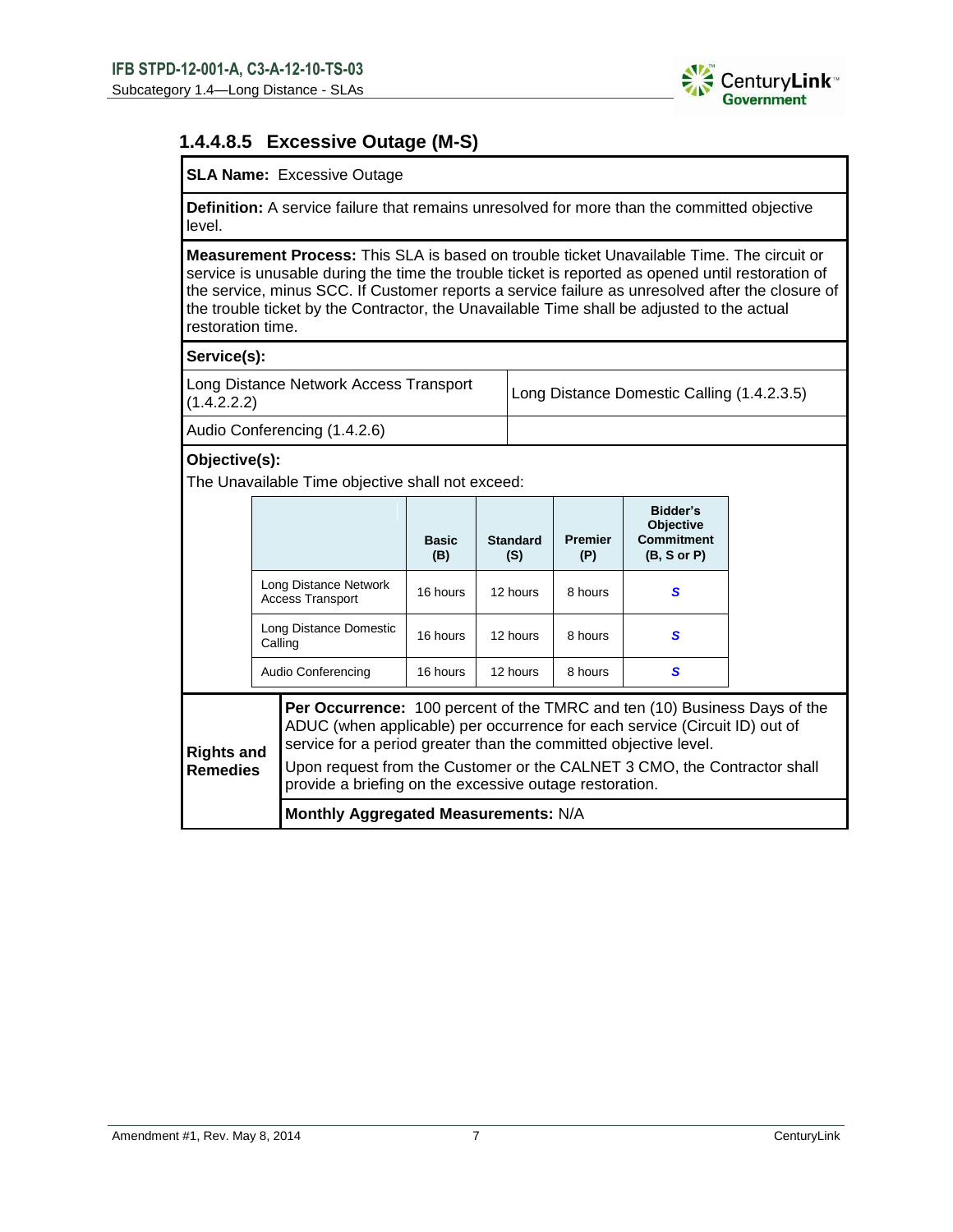

# **1.4.4.8.6 Notification**

## **SLA Name:** Notification

Definition: The Contractor notification to CALNET 3 CMO and designated stakeholders in the event of a CAT 2 or CAT 3 failure, Contractor, Subcontractor or Affiliate network event, terrorist activity, threat of natural disaster, or actual natural disaster which results in a significant loss of telecommunication services to CALNET 3 End-Users or has the potential to impact services in a general or statewide area. The State understands initial information regarding the nature of the outage may be limited.

**Measurement Process:** The Contractor shall adhere to the Network Outage Response (IFB-A Business Requirements Section A.3.3) and notify the CALNET 3 CMO and designated stakeholders for all CAT 2 and CAT 3 Outages or for network outages resulting in a significant loss of service. Notification objectives will be based on the start time of the outage failure determined by the opening of a trouble ticket or network alarm, whichever occurs first. For events based on information such as terrorist activity or natural disaster, the Contractor shall notify CALNET 3 CMO and designated stakeholder when information is available.

**Service(s):** All Services

## **Objective(s):**

Within 60 minutes of the above mentioned failures' start time, the Contractor shall notify CALNET 3 CMO and designated stakeholders using a method defined in IFB-A Business Requirements Section A.3.3 (Network Outage Response).

At 60 minute intervals, updates shall be given on the above mentioned failures via the method defined in IFB-A Business Requirements Section A.3.3 (Network Outage Response). This objective is the same for Basic, Standard and Premier commitments.

| <b>Rights and</b><br>Remedies | <b>Per Occurrence:</b> Senior Management Escalation |
|-------------------------------|-----------------------------------------------------|
|                               | <b>Monthly Aggregated Measurements:</b>             |
|                               | N/A                                                 |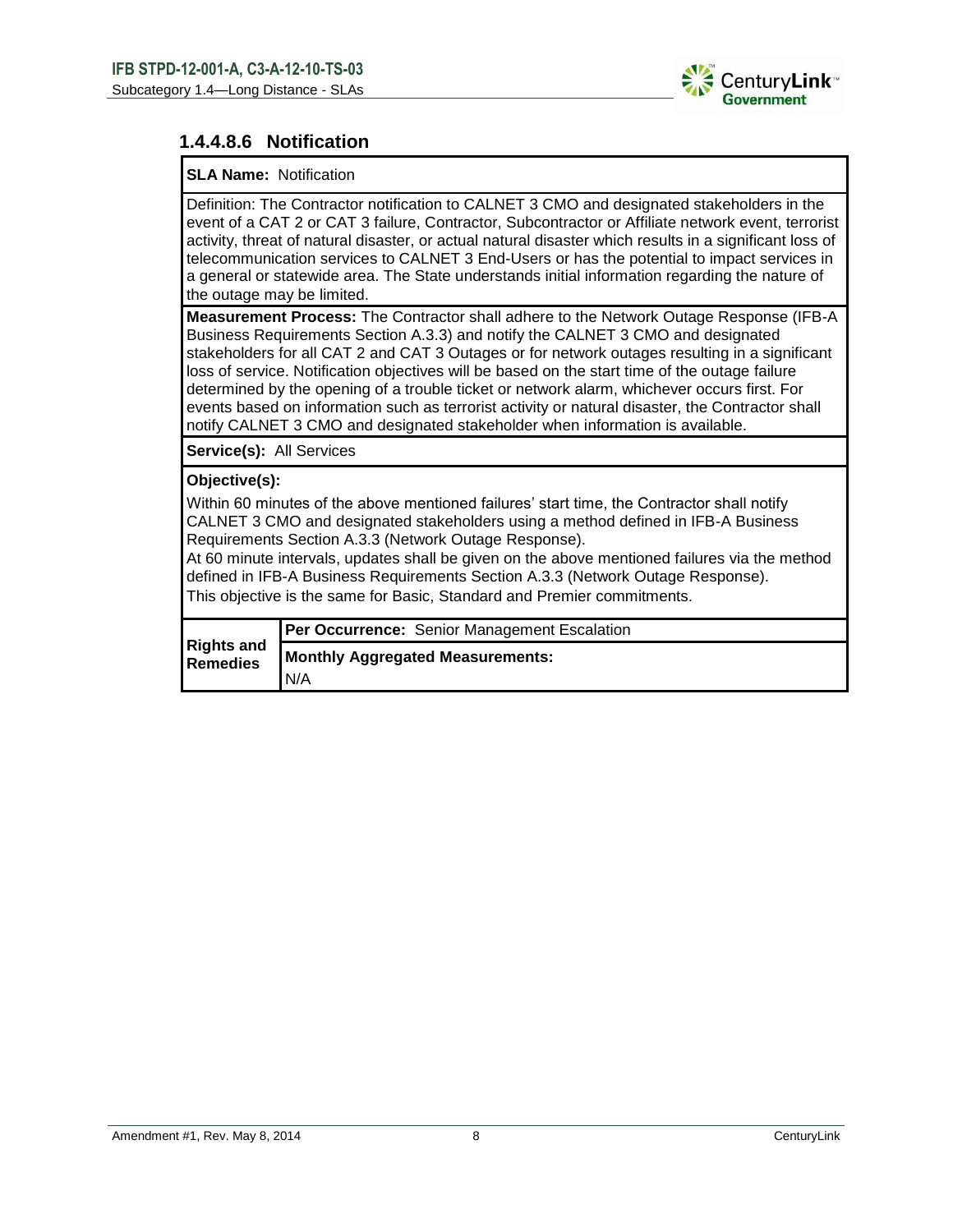

# **1.4.4.8.7 Provisioning (M-S)**

## **SLA Name:** Provisioning

**Definition:** Provisioning shall include new services, moves, adds and changes completed by the Contractor on or before the due dates. The Provisioning SLA shall be based on committed installation intervals established in this SLA or due dates negotiated between Customer and Contractor documented on the Contractor's order confirmation notification or Contracted Service Project Work Scope of Work in accordance with Section A.2.5.4 #7 (Provisioning and Implementation).. The Contractor shall meet the committed interval dates or due date negotiated with the Customer. When the Customer agrees to a negotiated due date, the negotiated due date supersedes the committed interval. At the Customer's discretion, if the scope of the Service Request(s) meets the Coordinated or Managed Project criteria, negotiated due dates will be established and documented in the Project Timeline per IFB-A Business Requirements Section A.6 (Contracted Service Project Work).

Provisioning SLAs have two (2) objectives:

- 1. Individual Service Request; and
- 2. Successful Install Monthly Percentage by Service Type

## **Measurement Process:**

Objective 1: Individual Service Request: Install intervals are based on the committed installation intervals established in this SLA or due dates negotiated between Customer and Contractor. This objective requires the Contractor to meet the due date for each individual Service Request.

Objective 2: Successful Install Monthly Percentage per Service Type: The Contractor shall sum all individual Service Requests per service, as listed below, meeting the objective in the measurement period (per month) and divide by the sum of all individual Service Requests due per service in the measurement period and multiply by 100 to equal the percentage of Service Requests installed on time. The Contractor must exceed the objective below in order to avoid the rights and remedies.

| Service (Features must be installed in<br>conjunction with the service except<br>when listed below) | <b>Committed</b><br><b>Interval Days</b> | Coordinated/Managed<br><b>Project Option</b>             |
|-----------------------------------------------------------------------------------------------------|------------------------------------------|----------------------------------------------------------|
| Dedicated DS1 Access Transport<br>(1.4.2.2.2.1)                                                     | 30                                       | <b>Coordinated/Managed Project</b>                       |
| Dedicated DS3 Access Transport<br>(1.4.2.2.2.2)                                                     | 45                                       | <b>Coordinated/Managed Project</b>                       |
| <b>ISDN PRI on DS1 Access Transport</b><br>(1.4.2.2.2.3)                                            | 30                                       | <b>Coordinated/Managed Project</b>                       |
| Long Distance Domestic Calling<br>(1.4.2.3.5)                                                       |                                          | 100 lines or more;<br><b>Coordinated/Managed Project</b> |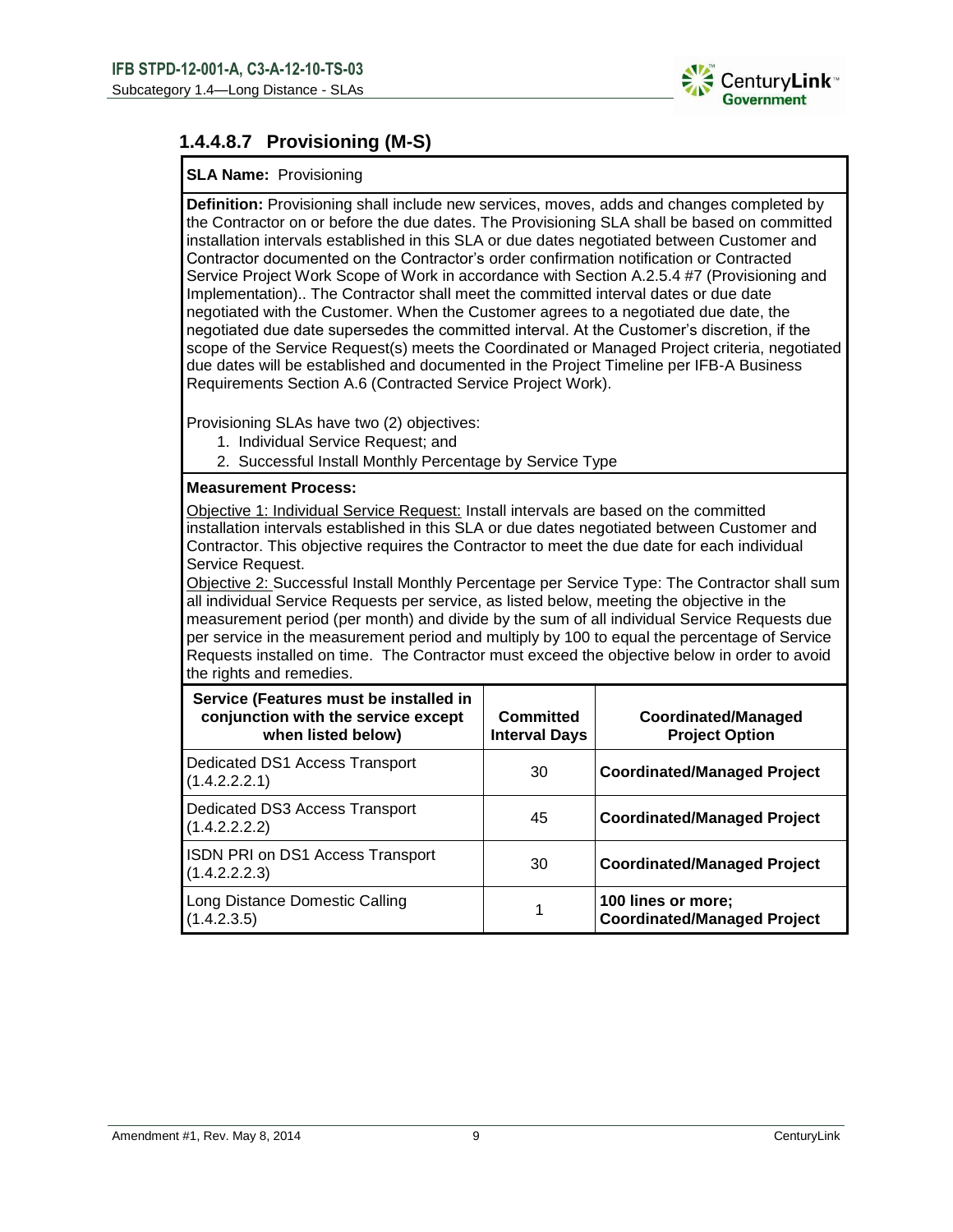

# **Objective(s):**

Objective 1: Individual Service Request: Service installed on or before the committed interval or negotiated due date.

Objective 2: Successful Install Monthly Percentage per Service:

|                   |                                                                                                                                                            |                                                                                                                                                                                                                                                               | Basic (B)<br>(Calendar<br>Days) | <b>Standard</b><br>(S)<br>(Calendar<br>Days) | <b>Premier</b><br>(P)<br>(Calendar<br>Days) | Bidder's<br>Objective<br><b>Commitment</b><br>$(B, S \text{ or } P)$ |  |  |
|-------------------|------------------------------------------------------------------------------------------------------------------------------------------------------------|---------------------------------------------------------------------------------------------------------------------------------------------------------------------------------------------------------------------------------------------------------------|---------------------------------|----------------------------------------------|---------------------------------------------|----------------------------------------------------------------------|--|--|
|                   |                                                                                                                                                            | Long Distance Domestic Calling                                                                                                                                                                                                                                | N/A                             | $\geq 90\%$                                  | $\geq 95\%$                                 | S                                                                    |  |  |
|                   |                                                                                                                                                            | LD DS1 Access Transport                                                                                                                                                                                                                                       | N/A                             | $\geq 90\%$                                  | $\geq 95\%$                                 | S                                                                    |  |  |
|                   | Transport                                                                                                                                                  | LD PRI on DS1 Access                                                                                                                                                                                                                                          | N/A                             | $\geq 90\%$                                  | $\geq 95\%$                                 | S                                                                    |  |  |
|                   |                                                                                                                                                            | LD DS3 Access Transport                                                                                                                                                                                                                                       | N/A                             | $\geq 90\%$                                  | $\geq 95\%$                                 | S                                                                    |  |  |
|                   | <b>Per Occurrence:</b> Objective 1: Individual Service Request: 50 percent of<br>installation fee credited to Customer for any missed committed objective. |                                                                                                                                                                                                                                                               |                                 |                                              |                                             |                                                                      |  |  |
| <b>Rights and</b> |                                                                                                                                                            | <b>Monthly Aggregated Measurements:</b>                                                                                                                                                                                                                       |                                 |                                              |                                             |                                                                      |  |  |
| <b>Remedies</b>   |                                                                                                                                                            | Objective 2: 100 percent of the installation fee credited to Customer for all<br>Service Requests (per same service type) that did not complete on time during<br>the month if the Successful Install Monthly Percentage is below the committed<br>objective. |                                 |                                              |                                             |                                                                      |  |  |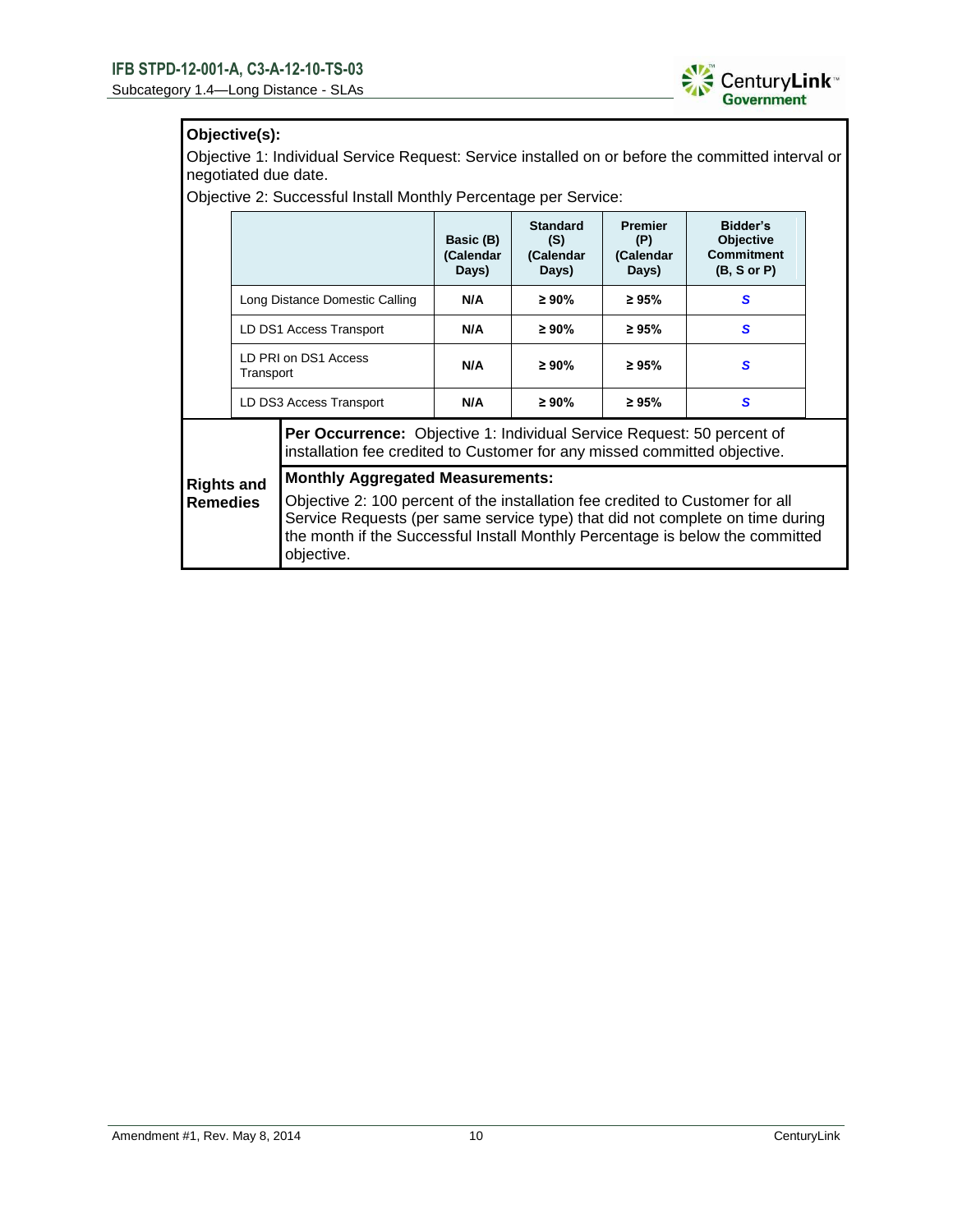

# **1.4.4.8.8 Provisioning—Calling Card**

## **SLA Name:** Provisioning—Calling Card

**Definition:** Calling Card provisioning is defined as issuing new Calling Cards on or before the interval dates provided in this SLA or due date negotiated between the Customer and **Contractor** 

## **Measurement Process:**

The duration of time beginning when a completed Service Request is placed for a calling card(s) until Contractor activation and delivery of the ordered card(s), following Customer account setup.

|                                                                                                                                                                                                                                                       | Service(s):                                                                                                                                                                       | <b>Interval</b>  |  |  |  |
|-------------------------------------------------------------------------------------------------------------------------------------------------------------------------------------------------------------------------------------------------------|-----------------------------------------------------------------------------------------------------------------------------------------------------------------------------------|------------------|--|--|--|
|                                                                                                                                                                                                                                                       | Calling Cards-Service Requests under 500<br>(Section 1.4.2.4)                                                                                                                     | 10 Business Days |  |  |  |
|                                                                                                                                                                                                                                                       | Calling Cards-Service Requests over 500<br>(Section 1.4.2.4)                                                                                                                      | 45 Business Days |  |  |  |
| Objective(s):<br>Activated cards delivered to the Customer within the intervals provided in this SLA or by the<br>due date negotiated between the Customer and Contractor.<br>This objective is the same for Basic, Standard, and Premium Commitments |                                                                                                                                                                                   |                  |  |  |  |
| <b>Rights and</b><br><b>Remedies</b>                                                                                                                                                                                                                  | <b>Per Occurrence:</b> \$1.00 rebate to the Customer per card per day that each card<br>is not activated and delivered to the Customer within the interval listed in this<br>SLA. |                  |  |  |  |
|                                                                                                                                                                                                                                                       | <b>Monthly Aggregated Measurements:</b><br>N/A                                                                                                                                    |                  |  |  |  |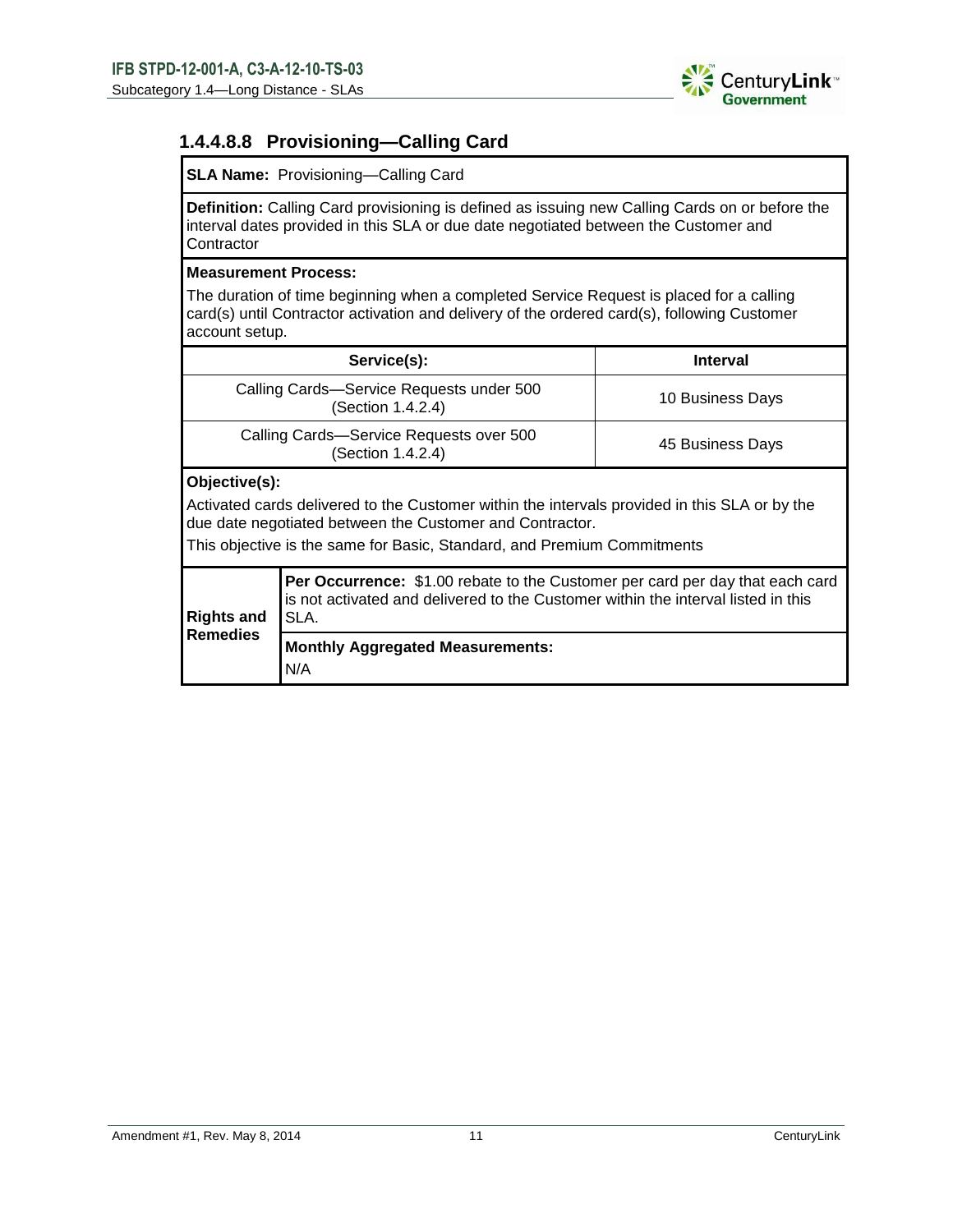

# **1.4.4.8.9 Time-To-Repair (TTR)—Long Distance Domestic/Audio Conferencing (M-S)**

**SLA Name:** Time to Repair (TTR)—Long Distance Domestic/Audio Conferencing

**Definition**: A service outage that remains unresolved for more than the committed objective level.

**Measurement Process:** This SLA is based on a trouble ticket Unavailable Time per service (Circuit ID). The service shall be considered unavailable during the time the trouble ticket is recorded as open until restoration of the service, minus SCC. If Customer reports a service failure is unresolved after the closure of the trouble ticket by the Contractor, the Unavailable Time shall be adjusted to the actual restoration time. This SLA is applied per occurrence.

## **Service(s):**

Long Distance Domestic Calling (1.4.2.3.5) Audio Conferencing (1.4.2.6)

## **Objective(s):**

The Unavailable Time objective shall not exceed:

|                                      |                                                |                                                | Basic (B) | <b>Standard</b><br>(S) | <b>Premier</b><br>(P) | Bidder's<br>Objective<br><b>Commitment</b><br>$(B \text{ or } S)$ |
|--------------------------------------|------------------------------------------------|------------------------------------------------|-----------|------------------------|-----------------------|-------------------------------------------------------------------|
|                                      | Long Distance Domestic Calling                 |                                                | 10 hours  | 6 hours                | N/A                   | B                                                                 |
|                                      | Audio Conferencing                             |                                                | 10 hours  | 6 hours                | N/A                   | B                                                                 |
|                                      |                                                |                                                |           |                        |                       |                                                                   |
| <b>Rights and</b><br><b>Remedies</b> |                                                | Per Occurrence: Four (4) Business Days of ADUC |           |                        |                       |                                                                   |
|                                      | <b>Monthly Aggregated Measurements:</b><br>N/A |                                                |           |                        |                       |                                                                   |